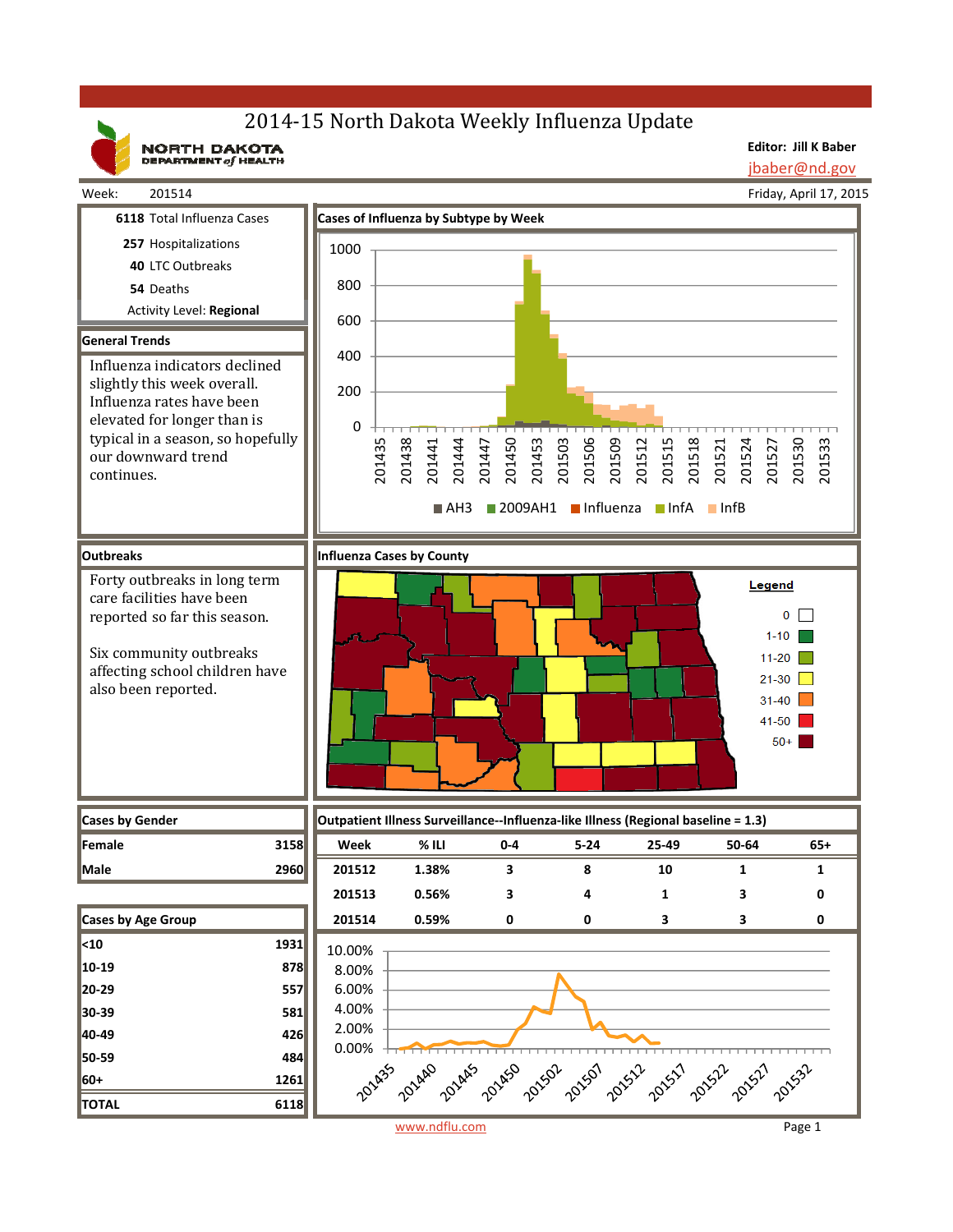## 2013‐14 North Dakota Weekly Influenza Update

**NORTH DAKOTA**<br>DEPARTMENT of HEALTH

#### Week: 201514





### Friday, April 17, 2015 **North Dakota Syndromic Surveillance‐‐Influenza‐like Illness (ILI)**

The percent of visits for ILI this week in our syndromic surveillance system is **unavailable** this week due to application issues. Syndromic surviellance data includes hospital and walk-in clinic data from facilities across North Dakota, as well as ND data we receive from the Department of Defense.

#### **Sentinal Laboratory Surviellance**

Percent positivity of influenza testing at sentinel laboratories decreased this week to **15.17**%. 

\*These data do not represent all laboratory results for influenza.



Percent positivity for RSV **decreased** to **8.13**% this week.

#### **National Statistics:**

National influenza activity and surveillance information is available from the CDC FluView website at: http://www.cdc.gov/flu/weekly/, and is updated every Friday.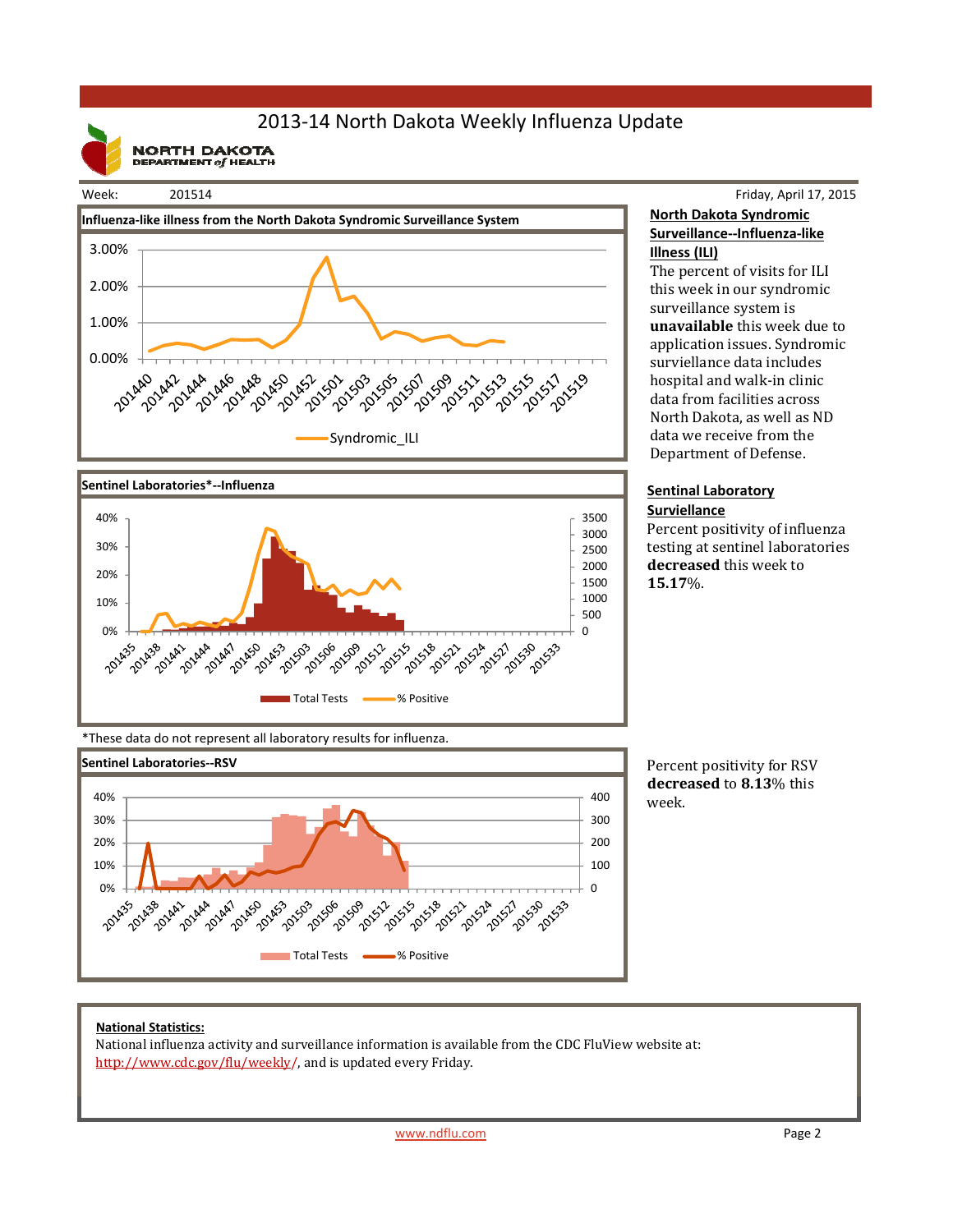### 2013‐14 North Dakota Weekly Influenza Update



**NORTH DAKOTA** DEPARTMENT  $of$  HEALTH